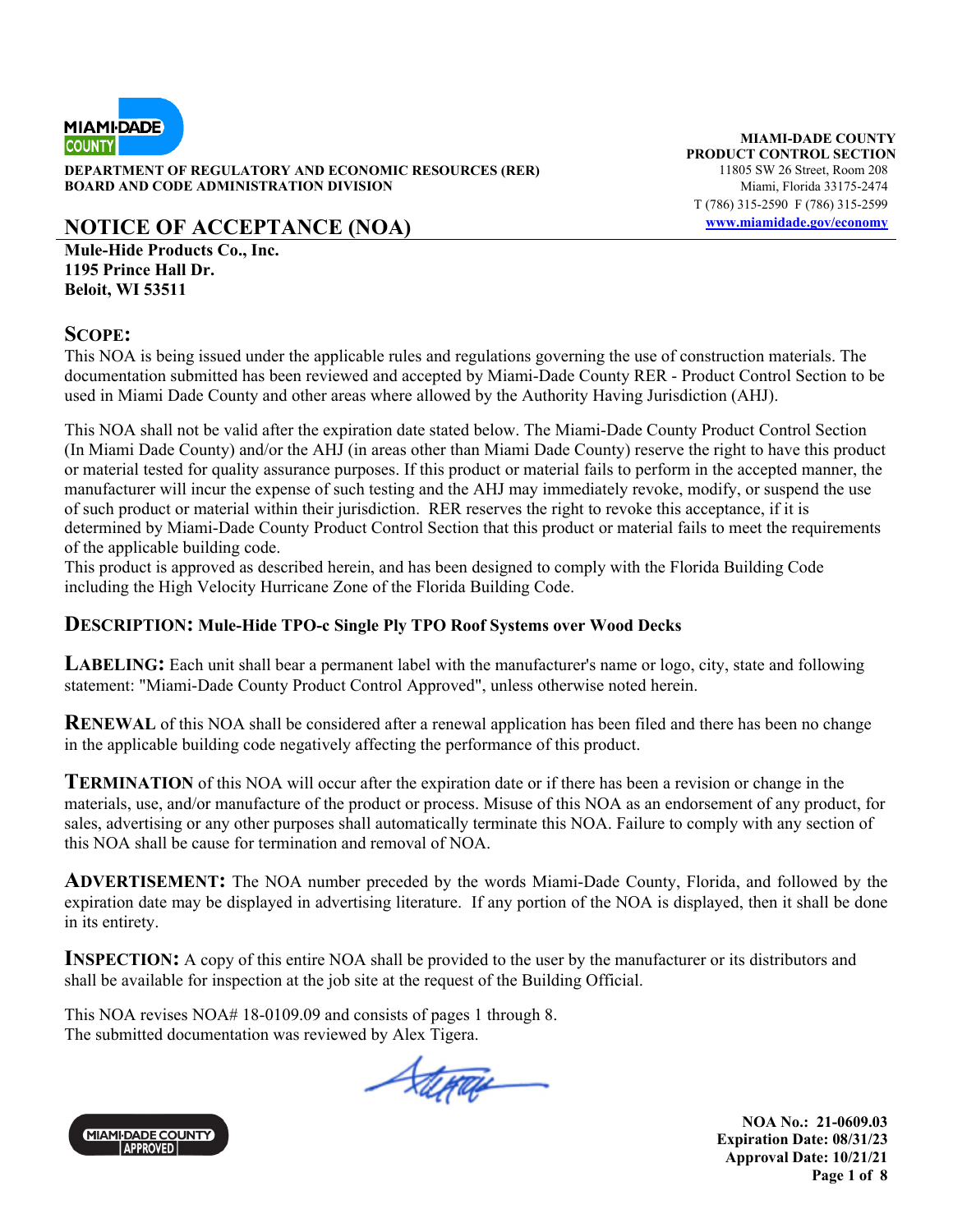# **ROOFING SYSTEM APPROVAL**

| Category:                      | Roofing     |
|--------------------------------|-------------|
| <b>Sub-Category:</b>           | Single Ply  |
| <b>Material:</b>               | <b>TPO</b>  |
| <b>Deck Type:</b>              | Wood        |
| <b>Maximum Design Pressure</b> | $-67.5$ psf |

## **TRADE NAMES OF PRODUCTS MANUFACTURED OR LABELED BY APPLICANT: TABLE 1**

| <b>Product Name</b>            | <b>Dimensions</b> | <b>Test</b><br><b>Specifications</b> | <b>Product Description</b>                                       |
|--------------------------------|-------------------|--------------------------------------|------------------------------------------------------------------|
| TPO-c                          | various           | TAS 131                              | Reinforced white or colored TPO<br>membrane.                     |
| <b>TPO-c EXTRA</b>             | various           | TAS 131                              | Reinforced white or colored TPO<br>membrane.                     |
| TPO-c Fleece Back              | Various           | <b>TAS 131</b>                       | Reinforced white or colored TPO<br>membrane with Fleece backing. |
| TPO-c Fleece Back Plus         | Various           | <b>TAS 131</b>                       | Reinforced white or colored TPO<br>membrane with Fleece backing  |
| $TPO-c$ $(FR)$                 | various           | TAS 131                              | Reinforced white or colored FR<br>TPO membrane.                  |
| FAST 100 LV                    | various           | <b>TAS 110</b>                       | Polyurethane Adhesive                                            |
| TPO-c Bonding Adhesive         | various           | <b>TAS 110</b>                       | Solvent-based bonding adhesive.                                  |
| Aqua Base 120 Bonding Adhesive | Various           | TAS 110                              | Water-Based Bonding Adhesive                                     |
| Cold Applied Adhesive          | Various           | <b>TAS 110</b>                       | Asphalt Modified Polyether<br>Adhesive                           |

MIAMI-DADE COUNTY

**NOA No.: 21-0609.03 Expiration Date: 08/31/23 Approval Date: 10/21/21 Page 2 of 8**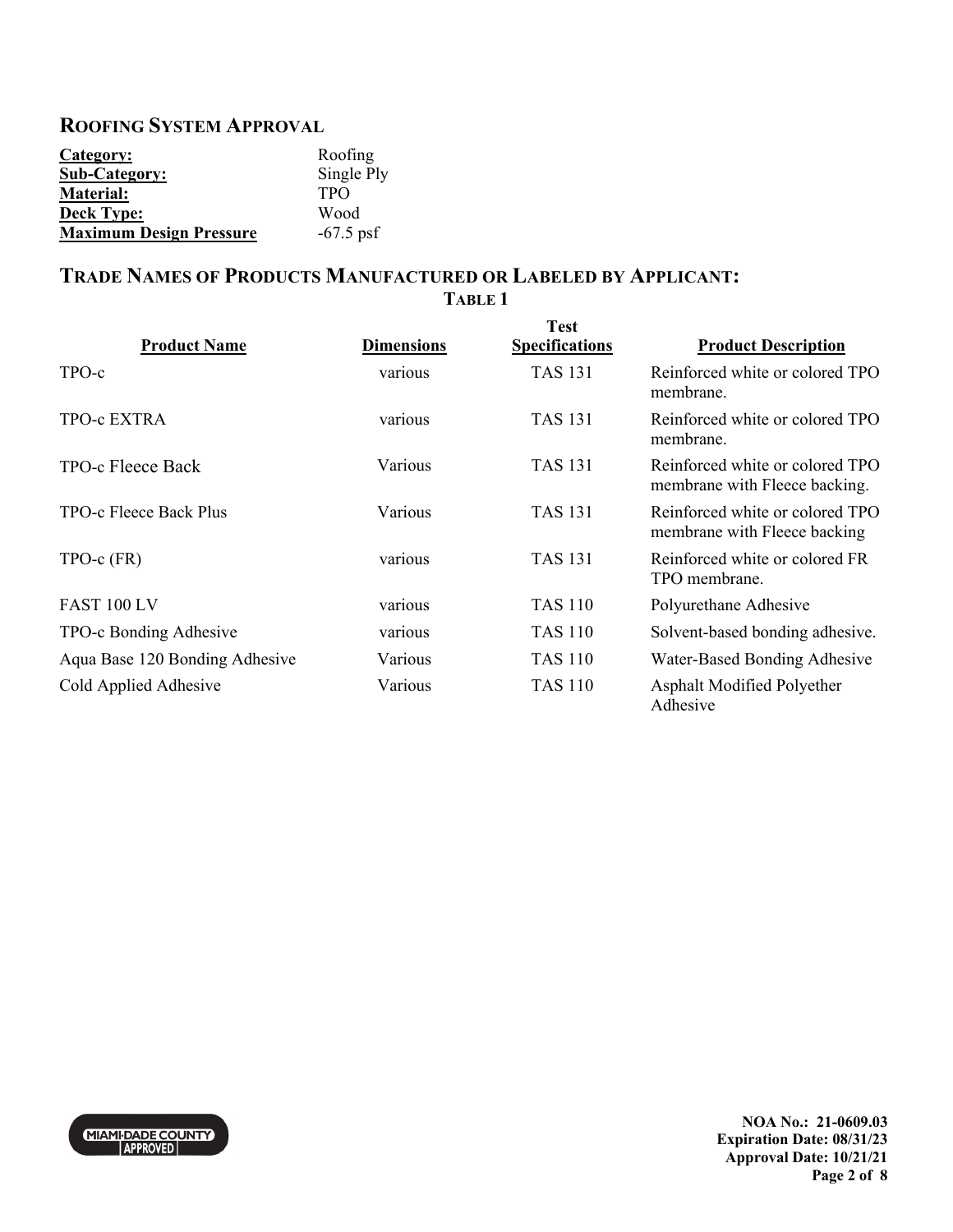# **APPROVED INSULATIONS:**

#### **TABLE 2**

| <b>Product Name</b>                               | <b>Product Description</b>                | <b>Manufacturer</b><br>(With Current NOA) |
|---------------------------------------------------|-------------------------------------------|-------------------------------------------|
| Poly ISO 1-NB, Poly ISO 1                         | Polyisocyanurate roof insulation.         | Mule-Hide Products Co., Inc.              |
| Dens Deck, Dens Deck Prime                        | Silicon treated gypsum                    | Georgia Pacific Gypsum<br>Corp.           |
| Structodeck High Density Fiberboard<br>Insulation | High Density Wood Fiber insulation board. | Blue Ridge Fiberboard, Inc.               |

## **APPROVED FASTENERS:**

## **TABLE 3**

| <b>Fastener</b><br><b>Number</b> | <b>Product</b><br><b>Name</b>                          | <b>Product</b><br><b>Description</b>                                       | <b>Dimensions</b> | <b>Manufacturer</b><br>(With Current NOA) |
|----------------------------------|--------------------------------------------------------|----------------------------------------------------------------------------|-------------------|-------------------------------------------|
| 1.                               | OMG XHD, OMG Super<br><b>XHD</b>                       | Insulation and membrane fastener                                           | Various           | OMG, Inc.                                 |
| 2.                               | OMG 2-3/8" Barbed XHD<br>Plate                         | Barbed Metal plates used for<br>membrane securement with OMG<br>fasteners. | $2 - 3/8"$ dia    | OMG, Inc.                                 |
| 3.                               | Roofgrip                                               | #12 Standard Roofgrip, #14 Insulation and membrane fastener                | Various           | OMG, Inc.                                 |
| 4.                               | #12 Standard Stainless<br>Steel                        | Stainless steel insulation and<br>membrane fastener                        | Various           | OMG, Inc.                                 |
| 5.                               | <b>HDP</b> Fastener                                    | Insulation and membrane fastener                                           | Various           | Mule-Hide Products Co.,<br>Inc.           |
| 6.                               | Drill Point<br>Fastener                                | Insulation and membrane fastener                                           | Various           | Mule-Hide Products Co.,<br>Inc.           |
| 7.                               | 3"<br><b>Insulation Plate</b>                          | Insulation and membrane fastener                                           | Various           | Mule-Hide Products Co.,<br>Inc.           |
| 8.                               | 2.4" Seam<br>Plate                                     | Insulation and membrane fastener                                           | Various           | Mule-Hide Products Co.,<br>Inc.           |
| 9.                               | OlyBond 500                                            | Polyurethane Adhesive                                                      | Various           | OMG, Inc.                                 |
| 10.                              | Millennium One Step<br>Foamable Insulation<br>Adhesive | Polyurethane Adhesive                                                      | Various           | H.B. Fuller Company                       |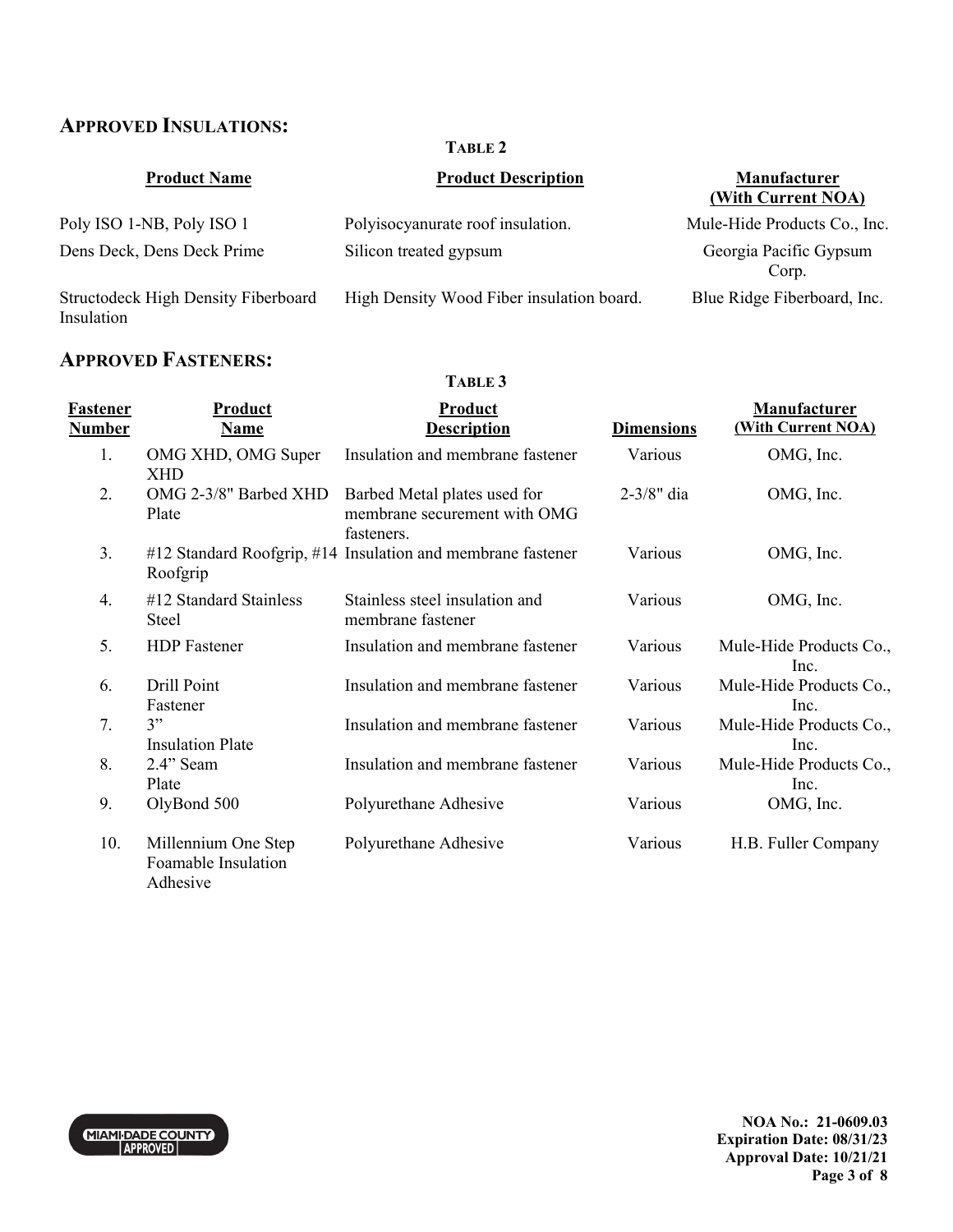# **EVIDENCE SUBMITTED:**

| <b>Test Agency</b>                          | <b>Test Identifier</b> | <b>Description</b>                     | Date     |
|---------------------------------------------|------------------------|----------------------------------------|----------|
| Architectural Testing Inc.                  | ATI-37490.01           | ASTM D 2137                            | 7/7/00   |
| Factory Mutual Research Corp.               | 3Z9A1.AM               | FMRC Standard 4470                     | 10/15/97 |
|                                             | Approval Guide Excerpt | Wind Uplift Classification<br>Listings | 5/00     |
|                                             | Letter                 | Wind Uplift Classification             | 5/2/00   |
|                                             | 3006110                | Class $4470$                           | 6/13/01  |
|                                             | 3011220                | ASTME <sub>108</sub>                   | 8/16/01  |
| <b>Celotex Corporation Testing Services</b> | 520257                 | PA 131-95                              | 4/19/00  |
| SGS U.S. Testing Company<br>Incorporated    | 131248-R2              | ASTM D 1149                            | 1/6/00   |
| Atlantic & Caribbean Roof                   | <b>ACRC 07-059</b>     | <b>TAS 114-J</b>                       | 10/23/07 |
| Consulting, LLC                             | <b>ACRC 07-051</b>     | <b>TAS 114-J</b>                       | 09/05/07 |
| <b>Trinity ERD</b>                          | C46470.07.14-1A        | <b>TAS 131</b>                         | 07/16/14 |
|                                             | C46470.07.14-1B        | <b>TAS 131</b>                         | 07/16/14 |
|                                             | C46470.07.14-2A        | TAS 131                                | 07/30/14 |
|                                             | C46470.07.14-4-R1      | <b>TAS 131</b>                         | 07/21/14 |



**NOA No.: 21-0609.03 Expiration Date: 08/31/23 Approval Date: 10/21/21 Page 4 of 8**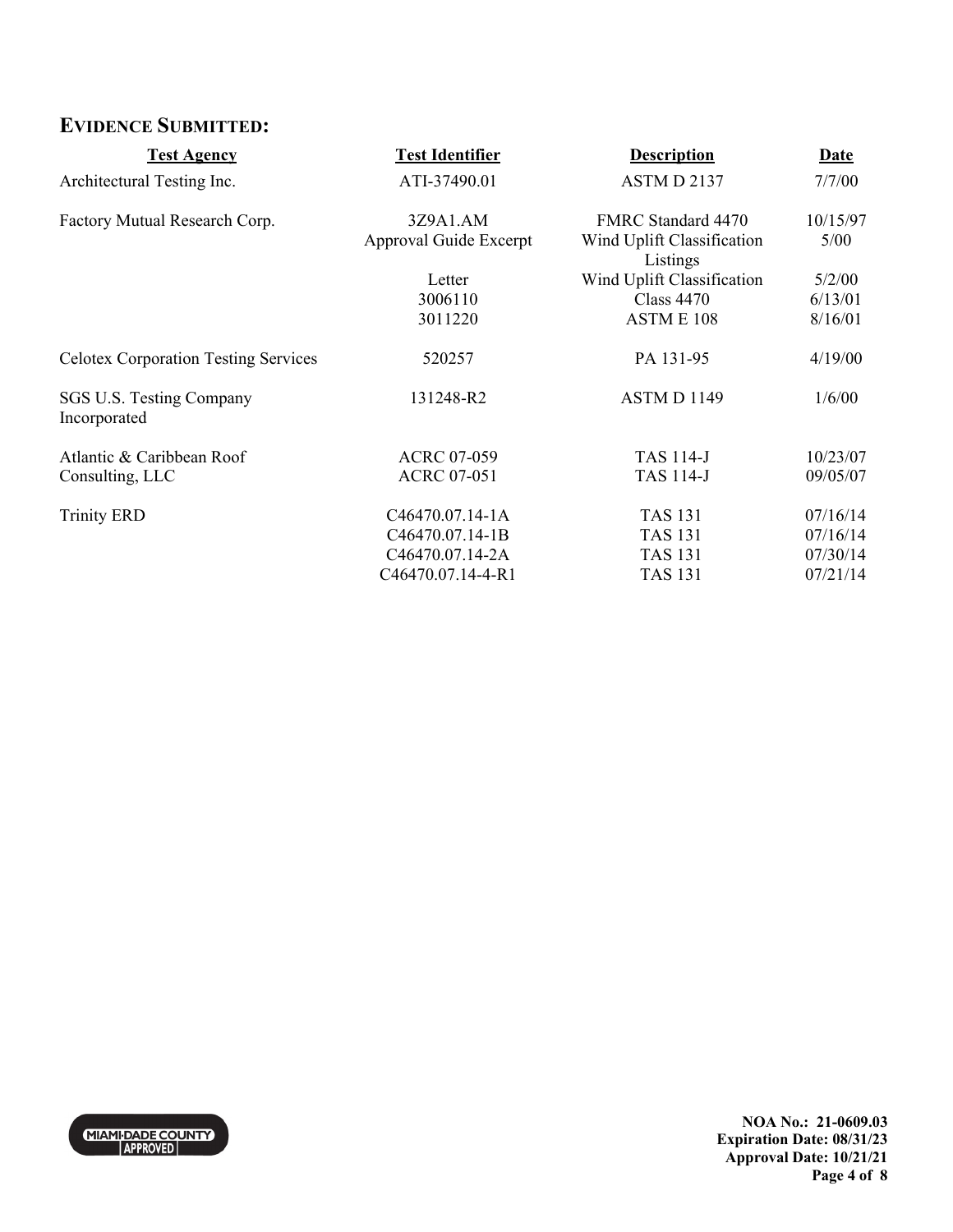### **APPROVED ASSEMBLIES**

| <b>Membrane Type:</b>    | Single Ply, Thermoplastic, TPO, Reinforced, Fleece Back                   |
|--------------------------|---------------------------------------------------------------------------|
| Deck Type 11:            | Wood, Insulated                                                           |
| <b>Deck Description:</b> | $\frac{19}{32}$ " or greater plywood or wood plank                        |
| System Type $C(1)$ :     | All layers of insulation simultaneously attached; membrane fully adhered. |

**All General and System Limitations apply. Roof accessories not listed in Table 1 of this NOA are not approved and shall not be installed unless said accessories demonstrate compliance with prescriptive Florida Building Code requirements and are field fabricated utilizing the approved membranes listed in Table 1.** 

| <b>Base Insulation Layer</b>                     | <b>Insulation Fasteners</b><br>(Table 3) | Fastener<br>Density/ $ft^2$ |  |
|--------------------------------------------------|------------------------------------------|-----------------------------|--|
| Poly ISO 1, Poly ISO 1-NB                        |                                          |                             |  |
| Minimum 1.5" thick                               | 1, 3, 4                                  | $1:2$ ft <sup>2</sup>       |  |
| Minimum 2" thick                                 | 1, 5, 6                                  | 1:4 $ft^2$                  |  |
| <b>Structodeck High Density Wood Fiber Board</b> |                                          |                             |  |
| Minimum $\frac{1}{2}$ thick                      | 3,4                                      | $1:2$ ft <sup>2</sup>       |  |

**Note: Insulation panels listed are minimum sizes and dimensions; if larger panels are used, the number of fasteners shall be increased maintaining the same fastener density. Please refer to Roofing Application Standard RAS 117 for insulation attachment.** 

| <b>Vapor Retarder:</b> | (Optional) Any UL or FMRC approved vapor retarder applied to the roof deck or over a base<br>layer of insulation.                                                                                                                                                                                                                                                                                           |
|------------------------|-------------------------------------------------------------------------------------------------------------------------------------------------------------------------------------------------------------------------------------------------------------------------------------------------------------------------------------------------------------------------------------------------------------|
| <b>Barrier:</b>        | $\frac{1}{4}$ , $\frac{3}{8}$ , $\frac{1}{2}$ , $\frac{1}{2}$ , or $\frac{5}{8}$ gypsum.                                                                                                                                                                                                                                                                                                                    |
| <b>Membrane</b> #1:    | TPO-c, TPO-c (FR), 45 or 60 mil membrane or TPO-c EXTRA, 72 or 80 mil membrane fully<br>adhered to the insulation using TPO-c Bonding Adhesive applied to the substrate at a rate of 1<br>gal/60 ft. <sup>2</sup> (finished surface) or Aqua Base 120 Bonding Adhesive applied to the substrate at a rate<br>of 1 gal/120 ft. <sup>2</sup><br>Maximum Design Pressure $-45$ psf (See General Limitation #9) |
| Membrane #2:           | TPO-c Fleece Back 100 or 115 mil membrane fully adhered to the insulation using Aqua Base<br>120 Bonding Adhesive applied to the substrate at a rate of 1 gal/120 ft. <sup>2</sup><br><b>Maximum Design Pressure -45 psf. (See General Limitation #9)</b>                                                                                                                                                   |
|                        | TPO-c Fleece Back 100 or 115 mil membrane fully adhered to the insulation using FAST<br>Adhesive applied to the substrate at a rate of 1 gal/sq.<br><b>Maximum Design Pressure -45 psf. (See General Limitation #9)</b>                                                                                                                                                                                     |



**NOA No.: 21-0609.03 Expiration Date: 08/31/23 Approval Date: 10/21/21 Page 5 of 8**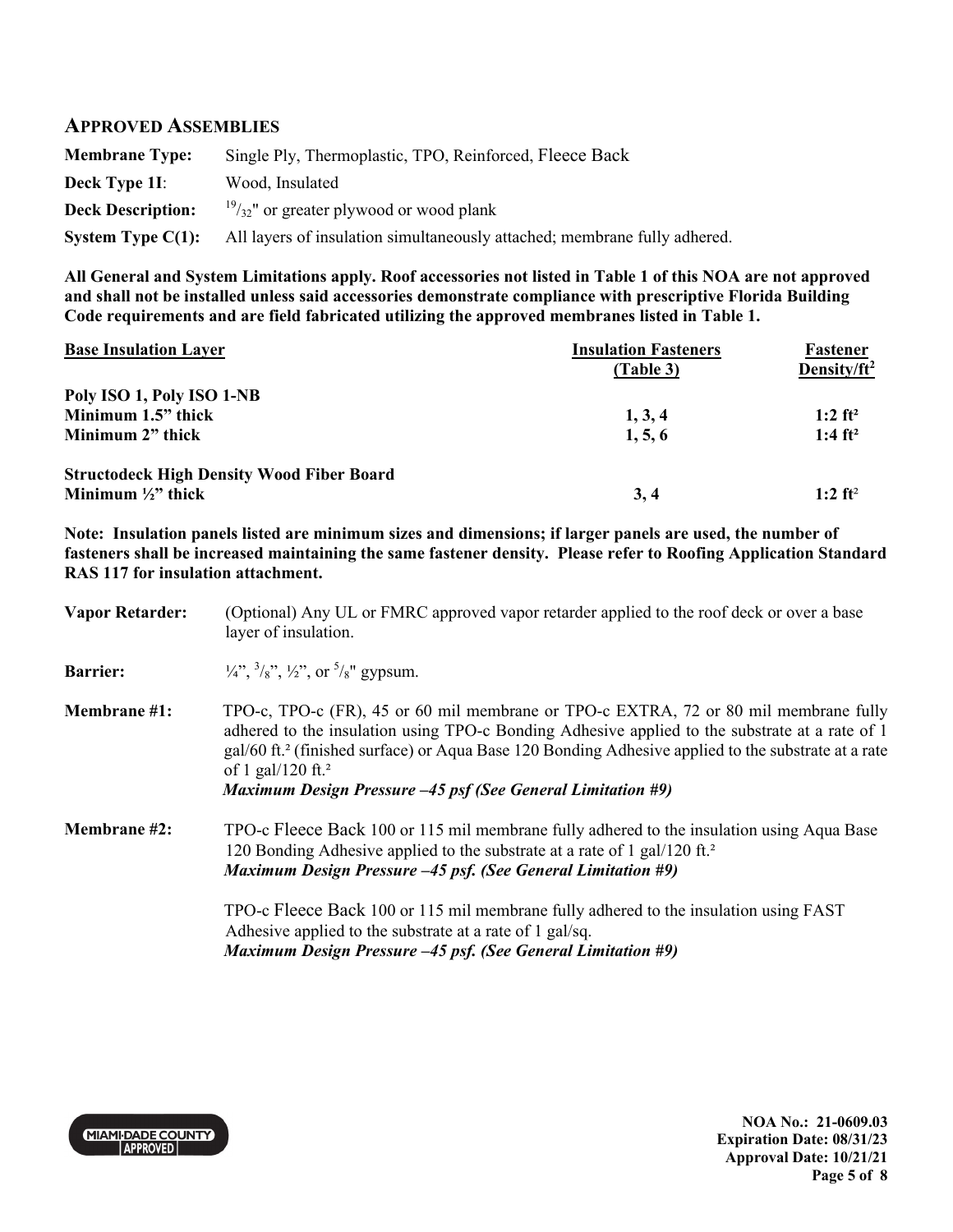**Membrane #3:** TPO-c Fleece Back Plus membrane adhered to the insulation in a full mopping of approved asphalt applied within the EVT range and at a rate of 20-25 lbs./sq. or Cold Applied Adhesive applied to the substrate at a rate of 1 gal/67 ft.<sup>2</sup> *Maximum Design Pressure –45 psf. (See General Limitation #9)*

**Maximum Design Pressure:** See Membrane Options Above



**NOA No.: 21-0609.03 Expiration Date: 08/31/23 Approval Date: 10/21/21 Page 6 of 8**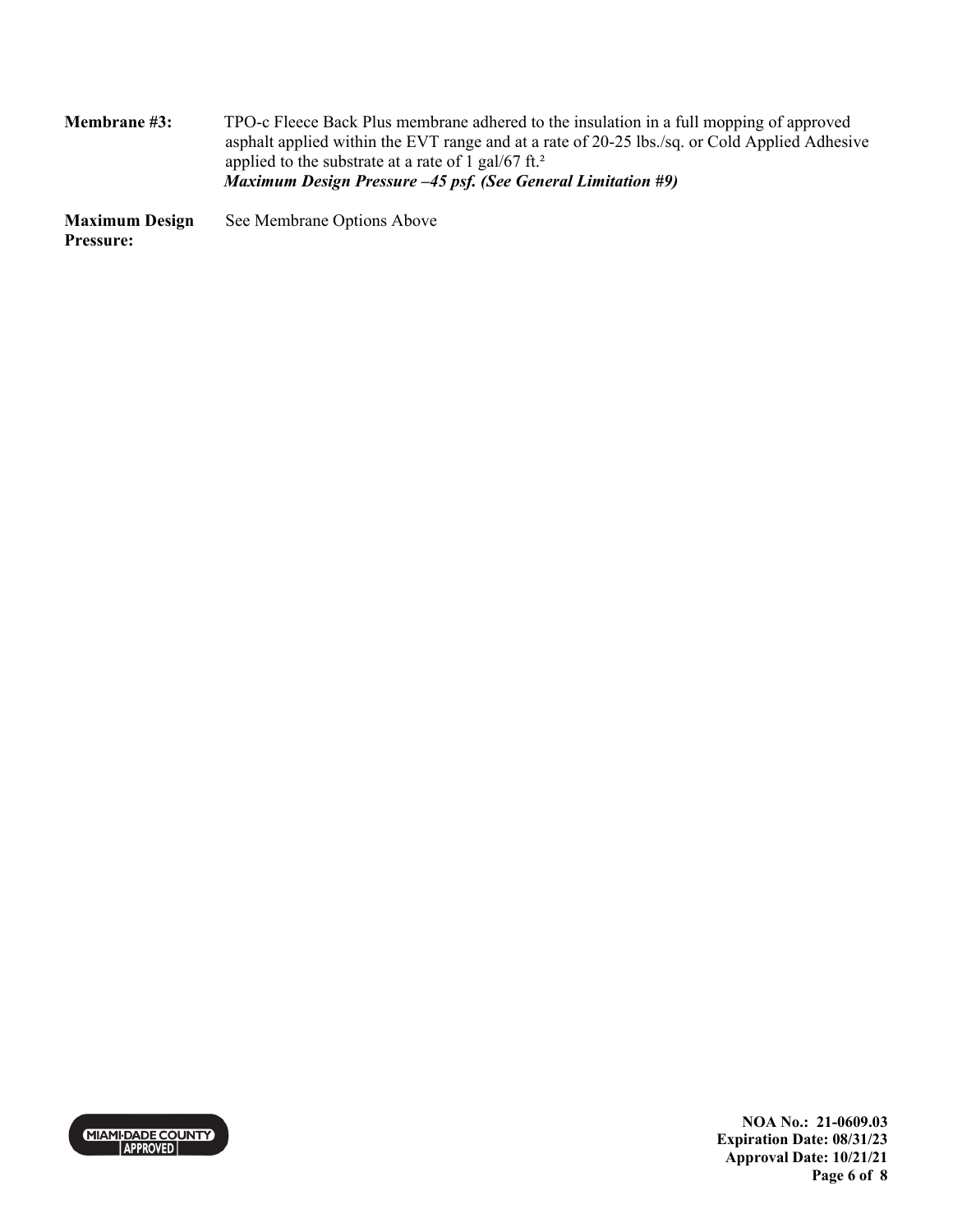| <b>Membrane Type:</b>    | Single Ply, Thermoplastic, TPO, Reinforced, Fleece Back                |  |
|--------------------------|------------------------------------------------------------------------|--|
| Deck Type 11:            | Wood, Insulated                                                        |  |
| <b>Deck Description:</b> | $\frac{19}{32}$ " or greater plywood or wood plank                     |  |
| System Type $D(1)$ :     | Membrane mechanically attached over preliminarily fastened insulation. |  |

**All General and System Limitations apply. Roof accessories not listed in Table 1 of this NOA are not approved and shall not be installed unless said accessories demonstrate compliance with prescriptive Florida Building Code requirements and are field fabricated utilizing the approved membranes listed in Table 1.** 

| <b>Insulation Layer</b> | <b>Insulation Fasteners</b><br>(Table 3) | Fastener<br>Density/ft <sup>2</sup> |  |
|-------------------------|------------------------------------------|-------------------------------------|--|
| Poly ISO 1              |                                          |                                     |  |
| Minimum 1.5" thick      | N/A                                      | N/A                                 |  |

**Note: All layers of insulation and base sheet shall be simultaneously attached. See base sheet below for fasteners and density. Refer to Roofing Application Standard RAS 117 for insulation attachment requirements. Insulation shall have preliminary attachment, prior to the installation of the roofing membrane. At an application rate of two fasteners per board for insulation boards having no dimension greater than 4 ft., and four fasteners for any insulation board having no dimension greater than 8 ft.**

| <b>Vapor Retarder:</b>                    | (Optional) Any UL or FMRC approved vapor retarder applied to the roof deck or over a base<br>layer of insulation.                                                                                                                                                                                             |
|-------------------------------------------|---------------------------------------------------------------------------------------------------------------------------------------------------------------------------------------------------------------------------------------------------------------------------------------------------------------|
| <b>Barrier:</b>                           | $\frac{1}{4}$ , $\frac{3}{8}$ , $\frac{1}{2}$ , $\frac{1}{2}$ , or $\frac{5}{8}$ gypsum.                                                                                                                                                                                                                      |
| <b>Membrane:</b>                          | TPO-c, TPO-c (FR), TPO-c EXTRA, secured through the preliminarily attached insulation as<br>specified below.                                                                                                                                                                                                  |
| <b>Fastening #1:</b>                      | "XHD Fasteners with OMG 2-3/8" Barbed XHD Plate or EHD Fasteners with 2.4" Seam Plates 6<br>o.c. through the membrane in the $5\frac{1}{2}$ side lap in rows spaced 6' o.c. followed by applying a $1\frac{1}{2}$<br>wide heat weld.<br><b>Maximum Design Pressure -67.5 psf. (See General Limitation #7)</b> |
| <b>Fastening #2:</b>                      | XHD Fasteners with OMG 2-3/8" Barbed XHD Plate or EHD Fasteners with 2.4" Seam Plates 6"<br>o.c. through the membrane in the $5\frac{1}{2}$ side lap in rows spaced 8' o.c. followed by applying a $1\frac{1}{2}$<br>wide heat weld.<br><b>Maximum Design Pressure -52.5 psf. (See General Limitation #7)</b> |
| <b>Maximum Design</b><br><b>Pressure:</b> | See Membrane Options Above                                                                                                                                                                                                                                                                                    |



**NOA No.: 21-0609.03 Expiration Date: 08/31/23 Approval Date: 10/21/21 Page 7 of 8**